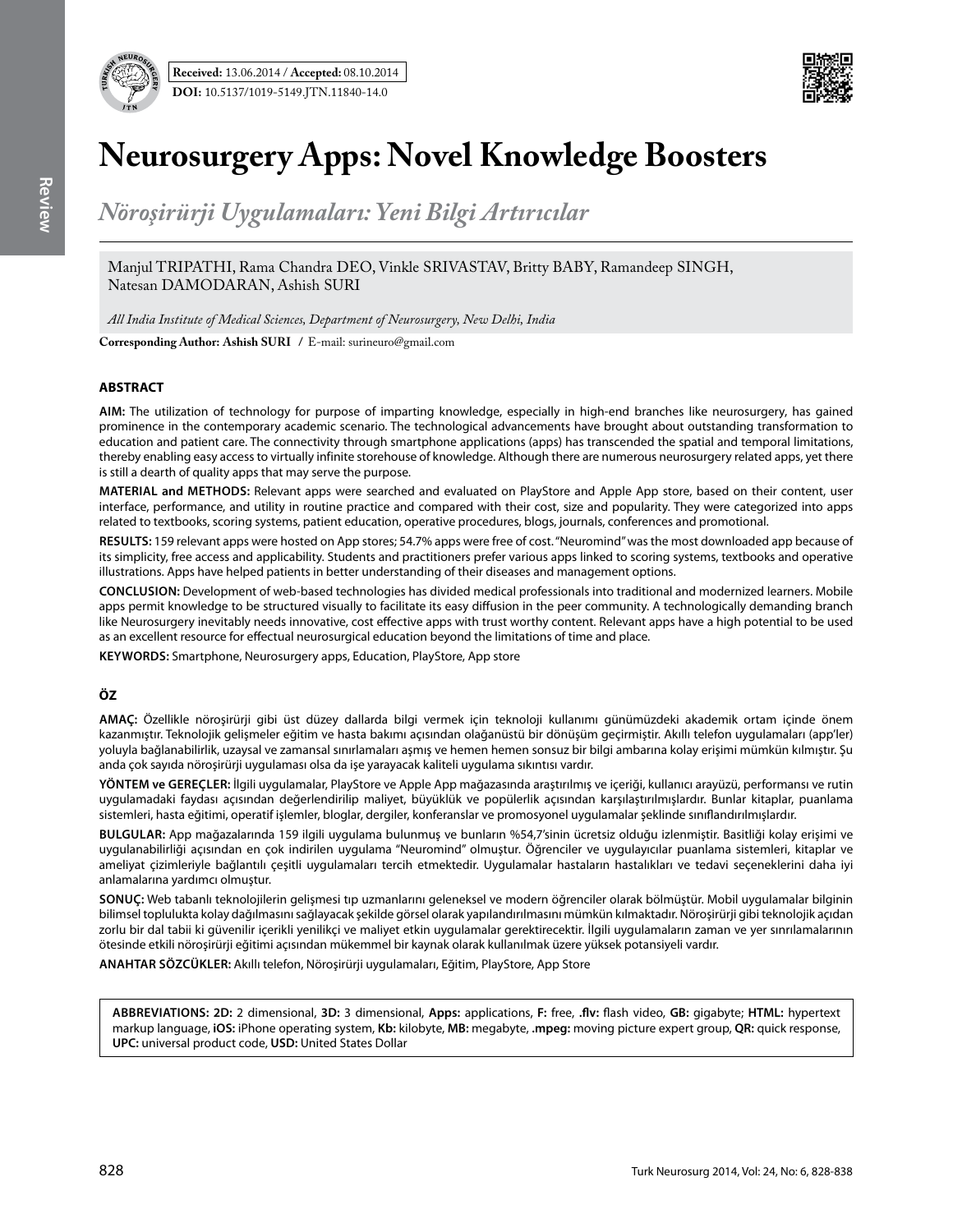## **Introductıon**

The 21<sup>st</sup> century has been fortunate to witness the greatest and unanticipated transformation in the domain of communication modalities that is manifested in widespread usage of mobile communication devices and smartphone applications (apps). Though primarily introduced for entertainment, these apps have expanded into every aspect of life and productively into education and health care. The introduction of apps has brought world from screens to "palms". Every smartphone platform like Android (PlayStore), iOS (App Store), Windows Phone and Blackberry hosts variety of apps, which link to medical education.

Due to financial and regional constraints, it becomes challenging to provide an opinion on the preferred mobile operating system (OS) among neurosurgeons. Android-based smartphone and devices occupy 68.4% of mobile phone market owing to its popularity in Asian countries. On the other hand, iOS is popular in American continent and Australia, occupying 19.4% of global mobile market (6). It is difficult to find useful app among the wide cafeteria choices available. A critical analysis of these apps leaves one with an unsatisfactory note (15). These apps impart information regarding diseases and health care to patients, whereas provides guidelines for patient examination, diagnosis, management and operative procedures to neurosurgeons.

The ever-increasing number of apps and their expedient availability has added more confusion. It is difficult to choose the desired app providing relevant and updated information. Considering these difficulties, it is undeniable that there exists a dire need of a comprehensive and an all-inclusive review of available apps, which can modestly serve in guiding the community to sort out appropriate apps of their utility from the pandemonium of app markets.

#### **Material and methods**

Apps were searched on PlayStore (Android market) and App Store (iOS market) using the phrases "Neurosurgery", "Neurological Surgery", "Neuro Surgery", "Spine", "Neurosurgical Operations" and reviewed in April 2014. These were further evaluated on pre-defined parameters of Android versus iOS, free versus paid, cost, developer ratings, installations, synchronous versus asynchronous content (on the number of devices; data available only for Android devices), size, content user ratings, update history, and reviewers' comments. All free apps were individually evaluated after installing them over the relevant operating systems, to rate their content and performance. The paid apps were also evaluated on the basis of their performance with trial versions, when available or on the extensive customer review.

The number of installations of an app is an indirect evidence of its acceptance and popularity among users (13). After downloading an app, users rate and comment on the them (12).Any new user may view the average user ratings of these apps on the statistics page in 'Google Play Developer Console'. At the time of publishing an app, developer provides a maturity rating for a selected group of users. It should be followed according to 'Google Play instructions' (1).

In App store, user ratings are not available and one has to go through the content and user interface for deciding the suitability of the app. Developer ratings in iOS are categorized in 4+, 9+, 12+ and 17+, as per the viewer age suitability for the content (16). Software version is the process of assigning numbers to unique states of application, which also provide details of updates (17).

## **Results**

Total 159 apps were considered relevant on both the markets. A large number of apps were not directly related to neurosurgery (viz. chiropractic maneuvers, acupuncture, fiction novels, stories, blogs etc.) hence were omitted. Spine category hosts maximum number of irrelevant apps in both markets, adding confusion to the user. The phrase "Neurological surgery" provided least number of relevant apps (Table I, II). 101/159 (63.5%) was available in Apple stores and rest (58=36.5%) in PlayStore. Overall, neurosurgery apps are quite less in number as compared to apps directed to general medical practice like 'Calculate by QXMD' rated 4.6/5 by 1769 users (4). The appropriate apps were further evaluated and compared on pre-defined criteria (Table III, IV).

## *Application Category*

Apps were further categorized into seven groups namely score calculators, clinical practice, operative procedures, journals, conferences, promotional, and interactive forums / blogs. Some apps catered to other sub-specialties like neuropsychiatry, neurology (e.g. eHand Neurology) and neuro-critical care (e.g. Neurointensive Care guide).

## *Free Versus Paid*

87/159 (54.7%) apps were free of cost. Interestingly, PlayStore hosts 1.34 times more free apps than paid apps. The costliest apps on App Store were iSpineOperations and iSpinePainManagement, each at USD75. The priciest one on PlayStore was 'Neurosurgery: 1000MCQ', costing USD 14. Most of the paid apps available on PlayStore ranged between USD 0.7 to 4.5 while on App Store between USD 0.7 to 7.7 (Table  $III, IV$ ).

## *Size of App*

Size of an app is expressed in standard formats of kilobyte (kB), megabyte (MB) and gigabyte (GB). In view of the limitations posed by operating systems, most of the apps were in the size range of 1-30 MB. However, few apps were considerably large in size such as iSpineCare (1.7GB) and Dynamic Spine (1.5GB) running on iOS based systems (Table III,IV). Interestingly, the costliest apps were neither largest nor most popular. There was no correlation between size, cost and quality of an app.

#### **Discussion**

#### *Most Popular Apps*

With each passing day, new medical apps are added to the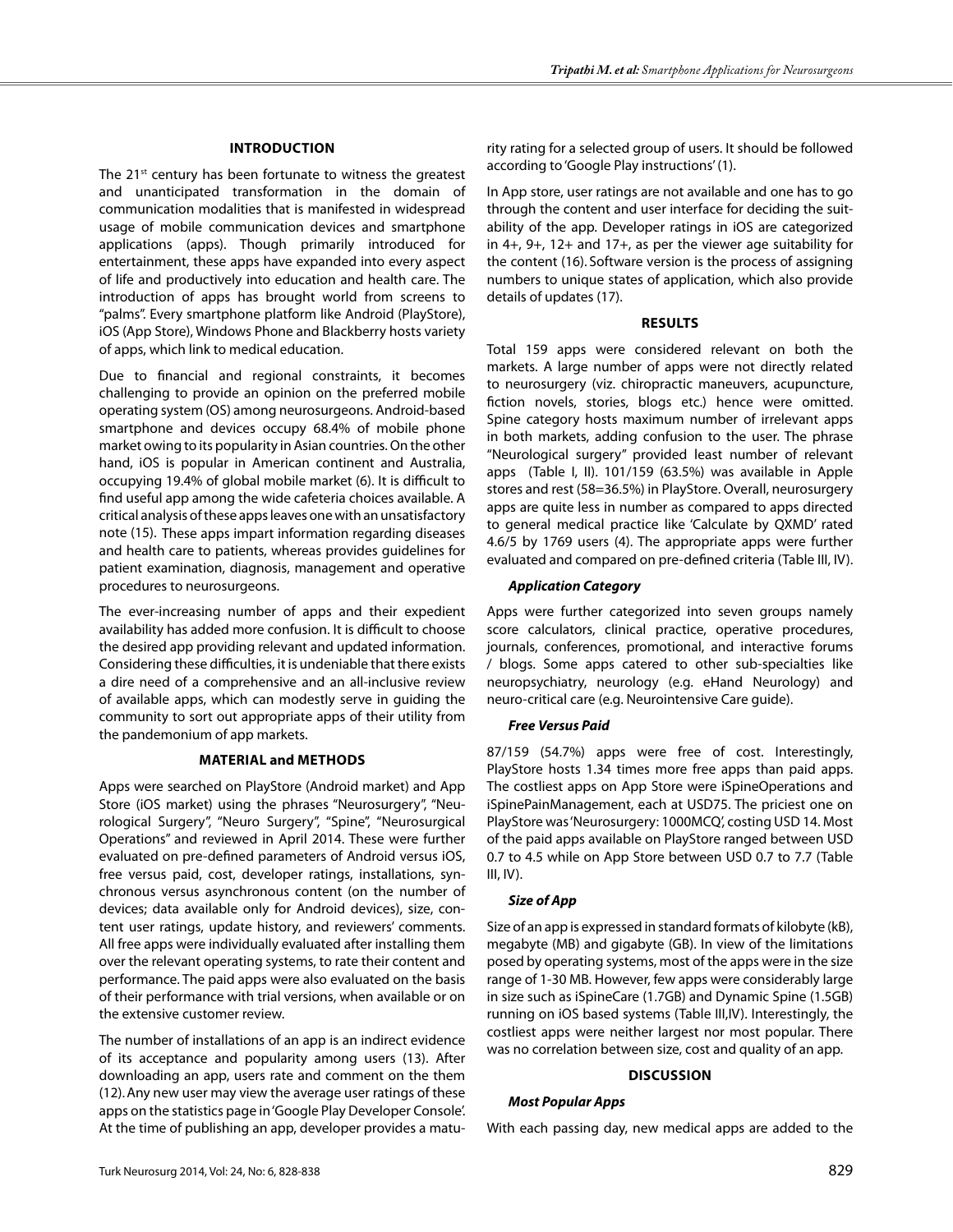| <b>Category</b>              | <b>App Store</b>                           | <b>PlayStore</b>                                              |
|------------------------------|--------------------------------------------|---------------------------------------------------------------|
| <b>Clinical Practice App</b> | SOAP For iPad, AANS Grand Rounds,          | Neurosurgery Survival Guide, AANS Grand<br>Rounds, Neuroslice |
| Procedural App               | iSpineCare, Neurosurgery Procedural Atlas, | Craniotomy                                                    |
| Score and Calculators        | Neuromind, Neurotool Kit                   | Neuromind, NIHSS, Glasgow Coma Scale Free                     |
| Journal                      | SNI, JNS, Neurosurgery                     | SNI, JNS                                                      |
| <b>Promotional App</b>       | Neuro Helsinki                             | $\overline{\phantom{0}}$                                      |

#### **Table I:** Recommended App on App Store and PlayStore

**Table II:** Neurosurgical Blogs Accessible with Respective Apps

| <b>App provider</b>                        | <b>Blog</b>                                     |
|--------------------------------------------|-------------------------------------------------|
| Neurocirurgia Brasil                       | www.neurocirurgiabr.com                         |
| Neurosurgery                               | www.neurosurgic.com                             |
| Neurosurgery (Journal)                     | http://neurosurgerycns.wordpress.com/           |
| Neurosurgery apps and decision support     | http://DigitalNeurosurgeon.com                  |
| Surgical Neurology International (journal) | http://surgicalneurologyinternational.com/blog/ |

market but apps with updated and comprehensive content are still a few. With around more than 0.2 million downloads, Neuromind tops the list among all the apps dedicated to Neurosurgery (15,19) (Table III). Most of these popular apps share a unique combination of being illustrative with easy user interface and comprehensive coverage of the topics and regular revisions.

#### *Score-Calculator Apps*

Residents and trained neurosurgeons most frequently use apps related to 'scoring systems', followed by apps for anatomical illustrations (8). Most of the apps were dedicated to particular scoring system only like SimpliGlasgow or 'GCS Free app' for calculating Glasgow Coma Score and 'NHISS' app for stroke severity calculation. However, a few apps such as Neuromind systematically deal with all commonly used scoring systems in clinical practice.

# *Clinical Practice Apps (Neuroanatomy, symptomatology, treatment guidelines etc.)*

A significant number of apps are dedicated to basic neurosurgical sciences such as neuroanatomy, patient examination and treatment, approach for management and interactive case scenarios. Some of these apps provide three dimensional (3D) visualization of cranial and spine anatomy, radiological correlation and comments over controversies of management viz. Spinal Cord Trauma (iOS) app and EASS.live app (AO Spine society app on PlayStore). Neuroslice is another very popular app among first year residents with interactive demonstration of radiological images of brain in axial, coronal and sagittal sections. Apart from these, one can also find useful apps for preparation of various board examinations e.g. AANS Board Review and Neurosurgery, 1000MCQ (Figure 1).

## *Procedural App*

Neurosurgical operations are complex and demand highest degree of accuracy in their execution. Apps dedicated to specific spine and cranial operative procedures demonstrate the intricacies of surgical steps and operative minutiae with edited video clips and narrative descriptions. Such apps (e.g. AANS Grand Round) link to operative videos library through their domain. Most of these videos are in Flash video (.flv) or 'Moving Picture Expert Group' (.mpeg) format and are hosted on popular platforms like YouTube or vimeo. It is now encouraging to find that most of these platforms are supporting their content in 'Hypertext Markup Language' (HTML5) format (e.g. SNImobile) (8). HTML5 is device independent, which makes it a potential candidate for cross platform mobile applications. There are a few apps dedicated for functional neurosurgery such as Stereocheck that helps in image based target localization and cross check of fiducial markers.

#### *Journal Related Apps*

Some popular journals have their dedicated apps for both platforms. A few journals were free access providing full content (e.g. SNI for Surgical Neurology International) while rest were providing limited content like abstract only for free users (e.g. Neurosurgery and Journal of Neurosurgery). The content of these apps was easy to navigate and downloadable providing up-to-date information about advances in Neurosurgery (Figure 2A,B).

#### *Apps in Foreign Languages*

English is the preferred language of communication used by majority of neurosurgery apps. However, a few apps are available in other popular languages as well such as Turkish, French, Spanish, Chinese and Portuguese etc. These apps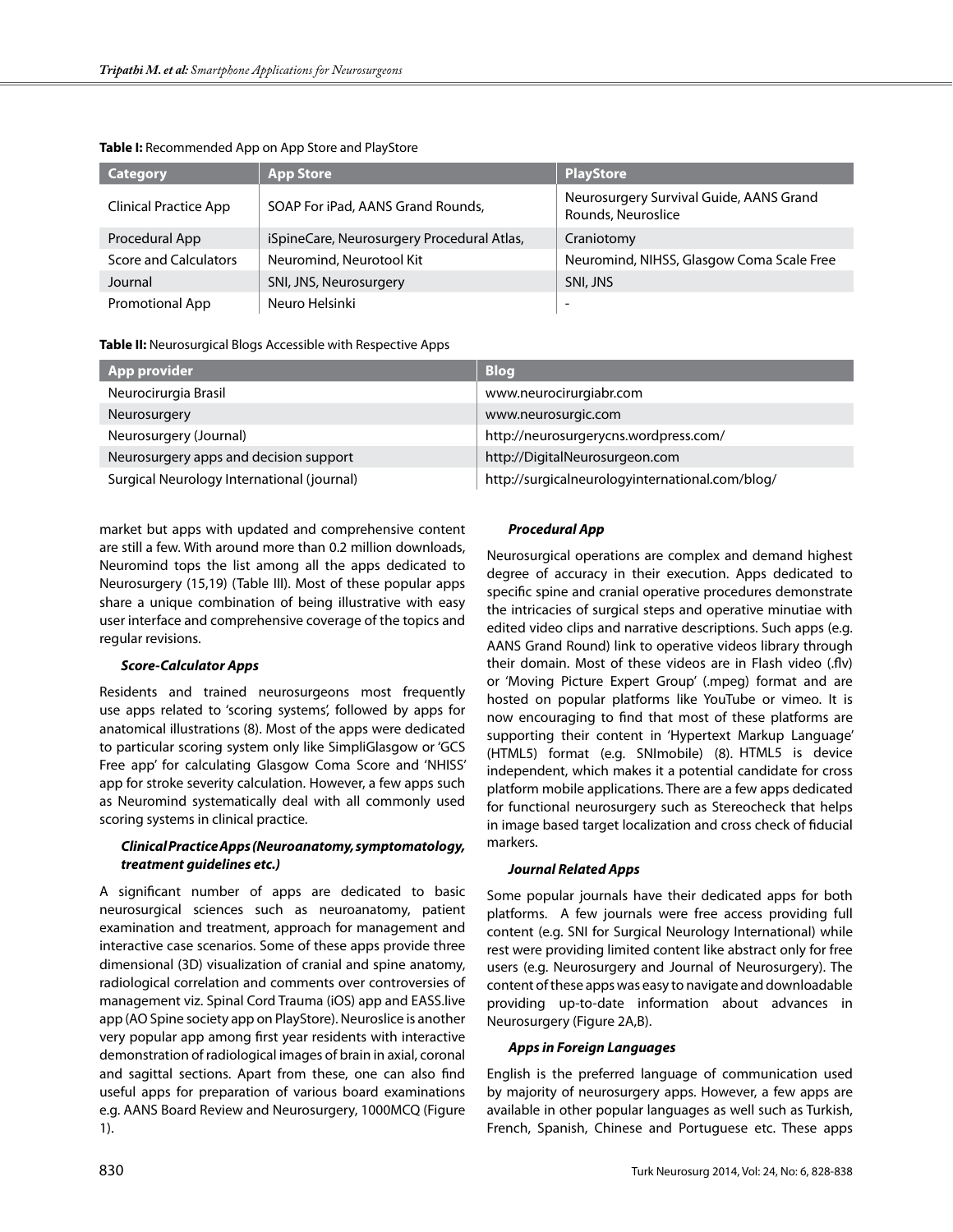

**Figure 1:** User interface of **A)** Neurosurgery Survival Guide app; **B)** AANS Grand Rounds.



**Figure 2: A)** Official app and **B)** User interface of Turkish Neurosurgery.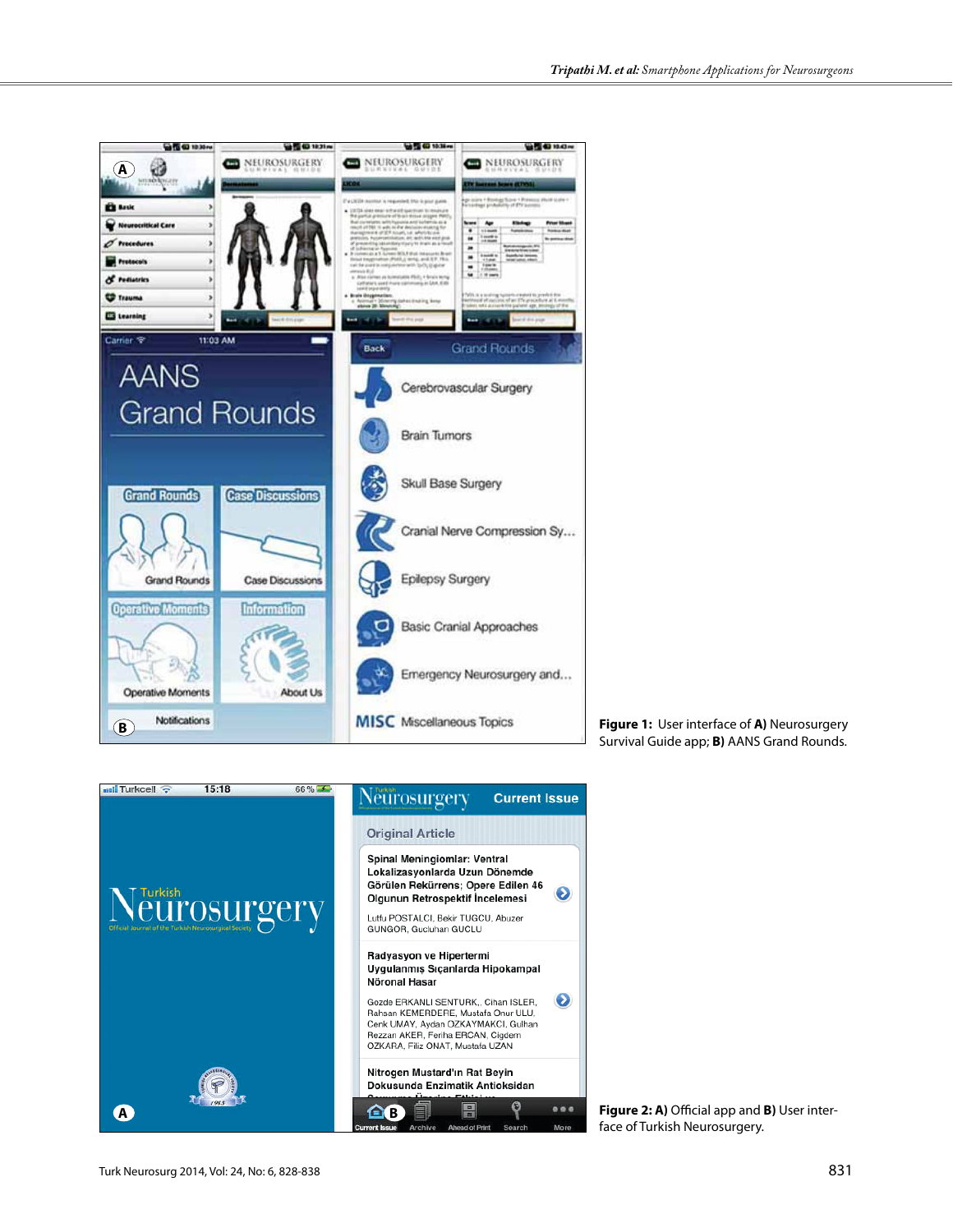carry their special worth in other parts of the world, where education can be imparted in their native language e.g. iNeurochirurgiae and Turkish Neurosurgery.

## *Apps Linking to Blogs*

Blog, which is a short form of 'weblog', is a virtual diary

connecting the reader to material published by a person or a community. With their subscription, one can get an update of their content on email, also known as 'feeds'. Some neurosurgical apps link them to various blogs related to their website or their social networking forums e.g. Facebook, Twitter etc. (Table II) (9).

**Table III:** Apps for iOS Based Smartphones (Based on Inputs from App Store)

| S No.                                  | <b>App Name</b>                                 | Cost (USD <sup>*</sup> ) | <b>Version</b> | Size (MB) |
|----------------------------------------|-------------------------------------------------|--------------------------|----------------|-----------|
| <b>Category: Clinical Practice App</b> |                                                 |                          |                |           |
| 1                                      | @Hand: Treatment Strategies in Neurology        | 33.84                    | 1.0            | 2.1       |
| $\sqrt{2}$                             | 1000 Neurology Dictionary and Glossary of Terms | 2.61                     | 1.7            | 24.7      |
| $\mathbf{3}$                           | 3D Human Spine                                  | 0.84                     | 1.0            | 34.9      |
| $\overline{4}$                         | 3D Human Spine HD                               | 2.61                     | 1.0            | 24.0      |
| 5                                      | 3D Medical Human Spine HD                       | 2.61                     | 1.01           | 24.8      |
| 6                                      | 3D Medical Human Vertebral Column HD            | 2.61                     | $1.0$          | 26.2      |
| $\boldsymbol{7}$                       | 3D Nervous System                               | 0.84                     | 1.0            | 43.1      |
| $\,8\,$                                | 3D Neuro System                                 | 12.15                    | 1.2            | 24.6      |
| 9                                      | 3D Pelvis Spine Pins                            | 0.84                     | 1.0            | 36.7      |
| 10                                     | 3D Spine Anatomy                                | 0.84                     | 1.0            | 37.3      |
| 11                                     | <b>AANS Grand Round</b>                         | F                        | 2.31           | 10.8      |
| 12                                     | All Spine Disorders                             | 1.69                     | $1.0\,$        | 5.8       |
| 13                                     | All Visibility Spine                            | 0.84                     | 1.0            | 34.9      |
| 14                                     | <b>Anatomy Spine</b>                            | 0.84                     | 1.0            | 55.9      |
| 15                                     | Axis Atlas and Sacrum 3D                        | 0.84                     | 1.0            | 43.6      |
| 16                                     | Build-A-Brain Explorer                          | 1.69                     | 1.0            | 52        |
| 17                                     | <b>Dynamic Spine</b>                            | 16.9                     | 1.0            | 1.5GB     |
| 18                                     | eHand: Neurology                                | 33.84                    | 1.0.0          | 1.9       |
| 19                                     | <i>iCranialNerves</i>                           | 6.92                     | 1.1            | 189       |
| 20                                     | iNeuro                                          | 6.92                     | 1.1            | 144       |
| 21                                     | iSpinePainManagement                            | 75.38                    | 1.2.1          | 968       |
| 22                                     | <b>MHSI</b>                                     | F                        | 1.3            | 13.8      |
| 23                                     | mLumbarAnatomy                                  | 2.61                     | 1.3.1          | 19.6      |
| 24                                     | mLumbarDegenerative DiscDisease                 | 1.69                     | 1.3.1          | 58.2      |
| 25                                     | mLumbarDiscHerniation                           | 1.69                     | 1.3.1          | 53.1      |
| 26                                     | Neurointensive Care Guide                       | 4.15                     | 1.0.3          | 3.9       |
| 27                                     | Neurology Multilingual                          | 0.84                     | 1.1            | 1.8       |
| 28                                     | Neurorad                                        | 16.9                     | 2.1            | 104       |
| 29                                     | Neuroradiology Multilingual                     | 0.84                     | 1.1            | 5.8       |
| 30                                     | Neurosurgery: Conditions & Treatment            | 0.84                     | 1.3            | 14.5      |
| 31                                     | Oxford Handbook of Neurology                    | 41.5                     | 1.5.0          | 9.3       |
| 32                                     | Pocket Brain                                    | 8.46                     | 2.4            | 132       |
| 33                                     | <b>SANS Boards</b>                              | 33.84                    | 1.0.2          | 4.5       |
| 34                                     | SOAP For iPad                                   | 41.5                     | $1.1$          | 3.9       |
| 35                                     | <b>SOAP Lite</b>                                | 0.84                     | 1.1            | 3.7       |
| 36                                     | Spinal Cord Trauma                              | 4.15                     | $1.0\,$        | 9.3       |
| 37                                     | Spine Care                                      | F                        | $2.0\,$        | 11.2      |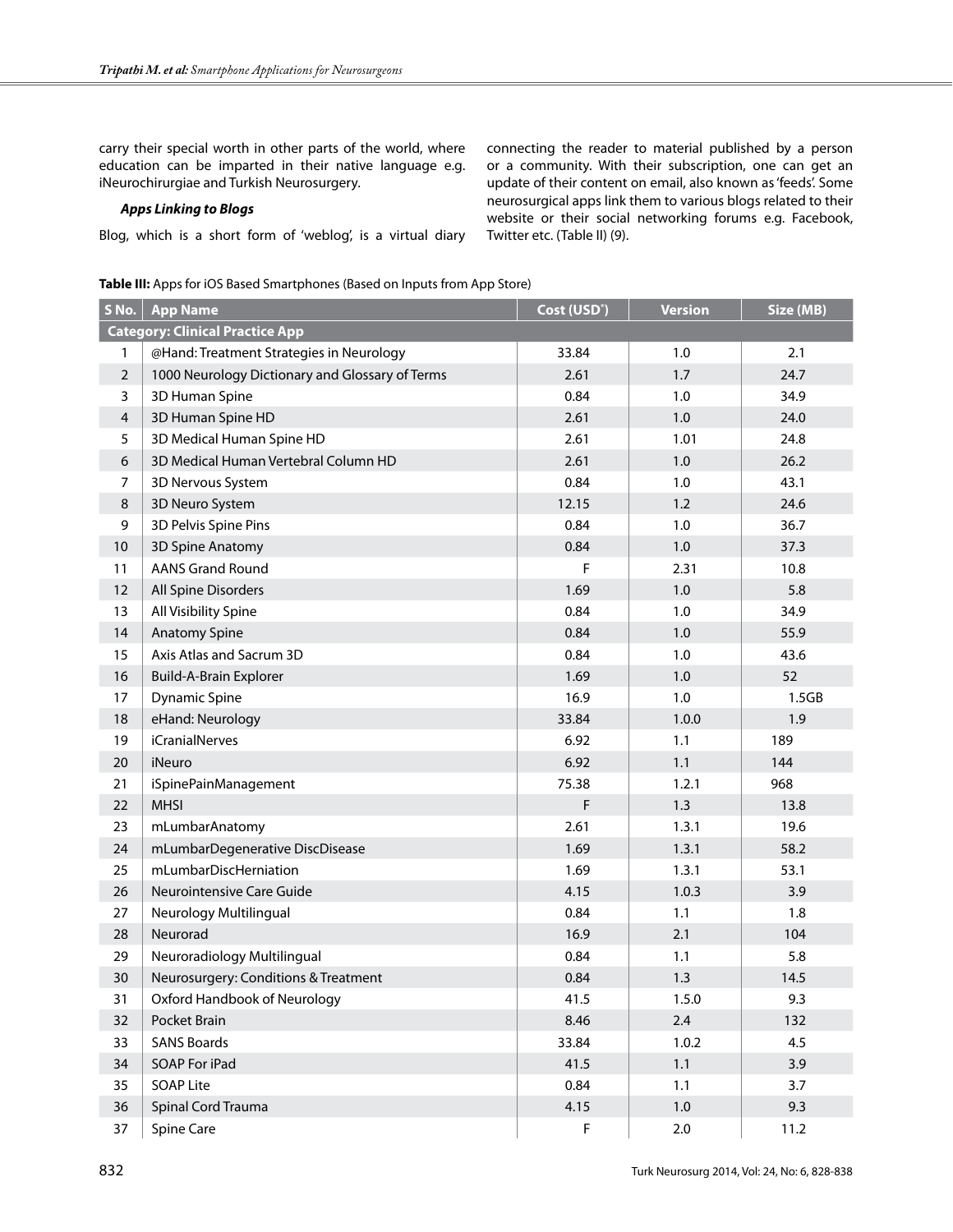| 38                                        | <b>Spine Conditions &amp; Treatment</b>       | 1.69        | 1.0    | 12.1              |  |
|-------------------------------------------|-----------------------------------------------|-------------|--------|-------------------|--|
| 39                                        | Spine Decide Patient Education for Healthcare | F           | 4.0.2  | 137               |  |
| 40                                        | <b>Spine Glossary</b>                         | 1.69        | 1.0    | 1.5               |  |
| 41                                        | Spine HD                                      | 2.61        | 1.0    | 59.6              |  |
| 42                                        | Spine Imaging Case Review                     | 16.9        | 1.0    | 85.2              |  |
| 43                                        | Spine Pro III                                 | 8.46        | 3.7    | 1.4GB             |  |
| 44                                        | SpineEffects                                  | F.          | 1.0    | 35.8              |  |
| 45                                        | The Complete Human Brain PRO                  | 41.5        | 1.0    | 22.9              |  |
| 46                                        | The Kinetic Spine                             | F           | 1.0    | 24                |  |
| 47                                        | Vertebra Structure 3D                         | 0.84        | 1.0    | 43.2              |  |
| 48                                        | <b>SLIC</b>                                   | F           | 2.0    | 5.0               |  |
|                                           | <b>Category: Neurosurgical Procedure</b>      |             |        |                   |  |
| 49                                        | iNeuroMobile                                  | F           | 1.0.2  | 23.4              |  |
| 50                                        | <i>iSpineCare</i>                             | 59.99       | 1.4.1  | 1.7 <sub>GB</sub> |  |
| 51                                        | iSpineOperations                              | 75.38       | 1.3.2  | 1.3               |  |
| 52                                        | mLumbarLaminectomy                            | 2.61        | 1.2.1  | 66.5              |  |
| 53                                        | mLumbarMicroDiscectomy                        | 2.61        | 1.2.1  | 71.2              |  |
| 54                                        | mLumbarPosteriorInterbodyFusionCage           | 2.61        | 1.2.1  | 173               |  |
| 55                                        | NeuroClin Instruments                         | F           | 1.0    | 22.3              |  |
| 56                                        | Neurosurgery: A Procedural Atlas              | 2.61        | 1.0    | 6.2               |  |
| 57                                        | <b>OOTApp</b>                                 | F           | 1.0.0  | 8.4               |  |
| 58                                        | StereoCheck                                   | 8.46        | 1.3    | 1.2               |  |
| 59                                        | <b>Thomale Guide Application</b>              | $\mathsf F$ | 1.1.1  | 14.2              |  |
| 60                                        | VCath                                         | F           | 1.02   | 26.7              |  |
|                                           | <b>Category: Score Calculators</b>            |             |        |                   |  |
| 61                                        | Neuro Toolkit                                 | 2.61        | 2.999  | 4.5               |  |
| 62                                        | Neuromind                                     | F           | 2.2    | 13.4              |  |
| 63                                        | SimpliGlasgow                                 | 0.84        | 2.0    | 52.8              |  |
| 64                                        | <b>SLIC</b>                                   | F           | 2.0    | 4.7               |  |
|                                           | <b>Category: Neurosurgery Journals</b>        |             |        |                   |  |
| 65                                        | GIS                                           | F           | 1.2    | 2.3               |  |
| 66                                        | <b>JNS App</b>                                | F           | 2.0    | 4.7               |  |
| 67                                        | Journal of Spinal Disorders                   | F           | 1.1    | 7.5               |  |
| 68                                        | Neurosurgery                                  | F           | 1.3    | 5.2               |  |
| 69                                        | Spinal News International                     | F           | $1.0$  | 12.9              |  |
| 70                                        | Spine                                         | F           | 1.2    | 9.4               |  |
| 71                                        | <b>Turkish Neurosurgery</b>                   | F           | 6.4    | 2.7               |  |
| 72                                        | The Spine Journal                             | F           | 3.8.10 | 5.5               |  |
| 73                                        | <b>SNI International</b>                      | F           | 1.1    | 4.0               |  |
| <b>Category: Neurosurgery Promotional</b> |                                               |             |        |                   |  |
| 74                                        | <b>Aesculap Spine Cervical</b>                | F           | 1.6.7  | 13.3              |  |
| 75                                        | Aesculap Spine MIS Thoracolumbar              | F           | 1.7.4  | 8.1               |  |
| 76                                        | AAOS eBooks                                   | F           | 3.3.3  | 5.3               |  |
| 77                                        | Aesculap Neuroendoscopy                       | F           | 1.6.7  | 15.1              |  |

**Table III:** Cont.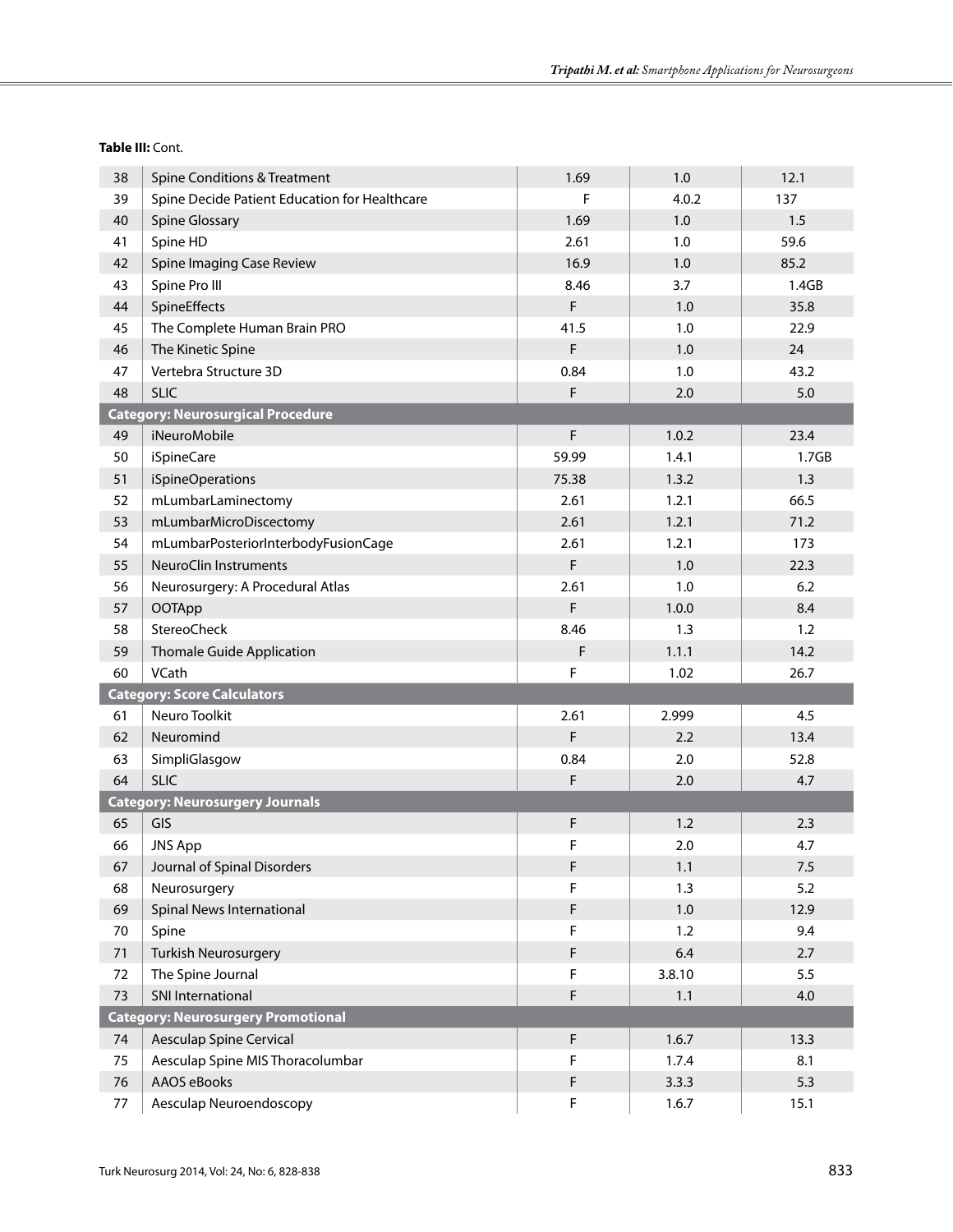**Table III:** Cont.

| 78  | AuroraSpine                               | F    | 1.1       | 20.8           |  |
|-----|-------------------------------------------|------|-----------|----------------|--|
| 79  | <b>BASS Access</b>                        | F    | 1.2       | 4.6            |  |
| 80  | coflex                                    | F    | 3.0.0     | 12.1           |  |
| 81  | DePuy Synthes eModels                     | F    | <b>AD</b> | 20.6           |  |
| 82  | DePuySynthes International                | F    | 3.01.1    | 3.7            |  |
| 83  | mLumbarPosteriorInterbodyFusionCage       | 2.61 | 1.2.1     | 173            |  |
| 84  | Paradigm Spine                            | F    | 3.0.0     | 11.6           |  |
| 85  | SI-LOK                                    | F    | 1.0       | 24.4           |  |
| 86  | Stryker IVS for iPad                      | F    | 1.1.1     | 777            |  |
| 87  | Thieme Bookshelf                          | F    | 3.3.1     | 3.4            |  |
| 88  | Yellosteps 3D Viewer                      | F    | 1.03      | 17             |  |
| 89  | Neuro Helsinki                            | F    | 1.054     | 12.6           |  |
|     | <b>Category: Neurosurgery Conferences</b> |      |           |                |  |
| 90  | 10th ECE, London2012                      | F    | 1.0       | 6.5            |  |
| 91  | 30th IEC Montreal 213                     | F    | 2.2.1     | 12.3           |  |
| 92  | CNS 2013 Annual Meeting Guide             | F    | 1.6       | 38.9           |  |
| 93  | CSRS 2013 Mobile                          | F    | 4.0       | 2.0            |  |
| 94  | <b>DGNC 2013</b>                          | F    | 1.1       | 18             |  |
| 95  | EuroSpine HD                              | F    | 3.1       | 36.8           |  |
| 96  | <b>ISASS HD</b>                           | F    | 3.0.2     | 21.7           |  |
| 97  | <b>LINNC</b>                              | F    | 3.6.0     | 6.7            |  |
| 98  | NASS Annual Meeting 2012                  | F    | 1.1       | 14             |  |
| 99  | <b>NASS Annual Meeting 2013</b>           | F    | 1.4       | $\overline{2}$ |  |
| 100 | <b>SNIS 2012 HD</b>                       | F    | 2.2       | 12             |  |
| 101 | <b>SNIS IESC/CV Section Annual HD</b>     | F    | 2.2       | 11.3           |  |

*App, application; F, free of cost; MB, megabyte; \*USD, United States Dollar.*

#### *Apps Linking To Conferences*

These are extremely useful apps that link to the upcoming events of Neurosurgical Societies, and provide information about schedules, lectures and map directions for that particular event. They find their special favor among the foreign delegates as they help them with roadmap, economic hotels and conveyance options, local customs and commonly used phrases in non-native lands (Table III, IV). The hosts thoughtfully provide these apps for the registered users. In an effort to continue medical education, app can be directed to the archived educational content presented and discussed during the conference otherwise, these apps loose their worth after the event, and their removal would be a responsible act by the conference organizers.

#### *Use of Quick Response (QR) code in apps*

QR code is a trademark of two-dimensional (2D) matrix barcode arranged in a square grid on a white background, which can be read by an imaging device and processed over Internet. It provides quick access, fast readability, and greater storage capacity compared to traditional standard 'Universal

Product Code (UPC)' barcodes. A few apps like SNI mobile (Figure 3) (14), and Neurosurgery are using QR codes for easy access for their published material (18).

#### *Apps With 3D Content*

Some apps (e.g. 3D Spine Anatomy, Vertebra Structure 3D) provide anatomical and procedural illustration with the help of 3D models for better understanding of the subject. Such apps are in demand but they occupy significant space on the hard discs and require advanced operating systems for smooth performance.

## *Promotional Apps*

This interesting segment of apps is meant for advertisement



**Figure 3:** An example of QR code directing to Surgical Neurology International homepage (15,19).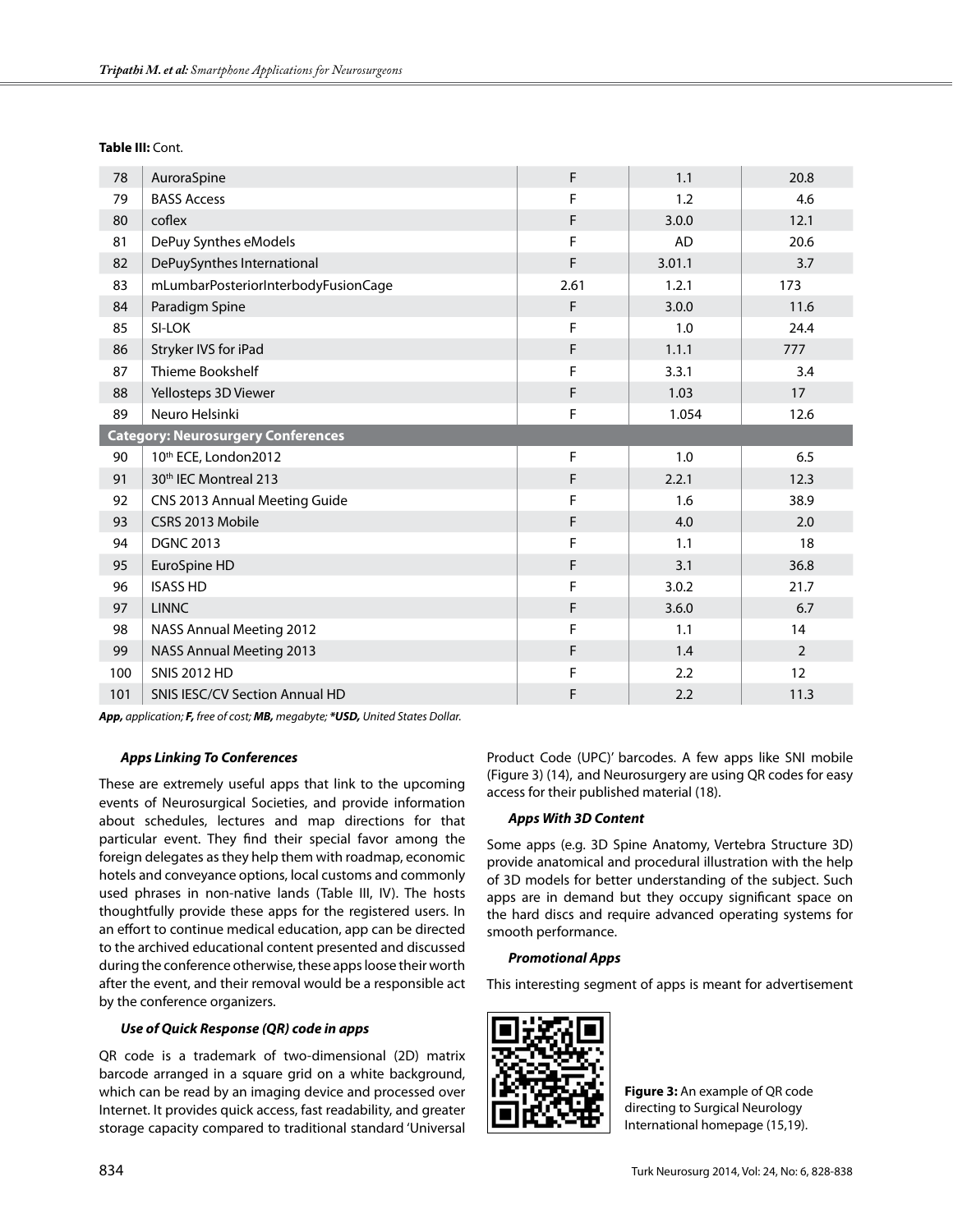| S No.                                  | <b>App Name</b>                        | Cost (USD <sup>*</sup> ) | <b>User Ratings</b> | No. of<br><b>Downloads</b> | <b>Size</b> |
|----------------------------------------|----------------------------------------|--------------------------|---------------------|----------------------------|-------------|
|                                        | <b>Category: Clinical Practice App</b> |                          |                     |                            |             |
| 1                                      | 3D Spine Structure                     | 0.97                     | $0-0$               | $10 - 50$                  | 29MB        |
| $\overline{2}$                         | <b>AANS Grand Rounds</b>               | F                        | 4.9/9               | $1,000 - 5,000$            | 2.7MB       |
| 3                                      | Craniotomy                             | 3.34                     | 3.85/7              | $100 - 500$                | 12MB        |
| $\overline{4}$                         | Deep Brain Stimulation                 | F                        | $0-0$               | $100 - 500$                | 3.5MB       |
| 5                                      | EBSS.live                              | F                        | 5/6                 | 1000-5000                  | 12MB        |
| 6                                      | Medical-Surgical Exam Prep             | 4.14                     | 0/0                 | 100-500                    | 552kB       |
| $\overline{7}$                         | Medrills(Spinal Cord Injury)           | 3.36                     | $0-0$               | $10 - 50$                  | 85MB        |
| $\,8\,$                                | <b>MHSI</b>                            | F                        | 5/1                 | 100-500                    | 2.6MB       |
| 9                                      | my Surgical Assistant Free             | F                        | 1.8/4               | $1,000 - 5,000$            | 739kB       |
| 10                                     | My SurgicalAssistant                   | 0.83                     | $0-0$               | $10 - 50$                  | 238kB       |
| 11                                     | Neuro Exam                             | 4.70                     | 5.0/2               | $100 - 500$                | 17MB        |
| 12                                     | Neuro Radiology - Brain Lite           | F                        | 4.8/8               | 5,000 - 10,000             | 3.2MB       |
| 13                                     | Neuroinfect App                        | 4.17                     | 5.0/1               | $10 - 50$                  | 12MB        |
| 14                                     | NeuroInfect App                        | F                        | 4.2/5               | $1,000 - 5,000$            | 11MB        |
| 15                                     | Neurointensive Care Guide              | 4.21                     | 4.5/6               | $100 - 500$                | 3.1MB       |
| 16                                     | NeuroRadiology - Brain                 | 3.42                     | 3.8/4               | $100 - 500$                | 18MB        |
| 17                                     | NeuroSlice                             | F                        | 4.5/97              | 50,000-100,0000            | 5.3MB       |
| 18                                     | Neurosurgery                           | 2.52                     | 3.0/4               | 100-500                    | 71kB        |
| 19                                     | Neurosurgery Conditions & Treatment    | 0.84                     | 3.0/2               | $50 - 100$                 | 3.6MB       |
| 20                                     | Neurosurgery Survival Guide            | 5.84                     | 4.8/27              | 1000-5000                  | 21MB        |
| 21                                     | Neurosurgery, 1000 MCQs                | 14.12                    | $0-0$               | $1 - 5$                    | 12MB        |
| 22                                     | Quiz- Anatomy/Physiology Neurology     | 4.21                     | 3.5/4               | $100 - 500$                | 713kB       |
| 23                                     | Skyscape (Back and Spinal cord)        | 12.6                     | $0-0$               | 50-100                     | 831kB       |
| 24                                     | Spinal Cord/ Nerve flash cards         | F                        | 5/2                 | 500-1000                   | 5MB         |
| 25                                     | Spine Glossary                         | 0.83                     | $0 - 0$             | $100 - 500$                | 1.9MB       |
| 26                                     | Spine MD                               | F                        | $0-0$               | 100-500                    | 4.3MB       |
| 27                                     | <b>Surgical Assistant</b>              | 0.83                     | 3.2/5               | $100 - 500$                | 168kB       |
| 28                                     | Traumatic Brain Injury (TBI)           | 4.21                     | 5.0/4               | $100 - 500$                | 4.1MB       |
| 29                                     | <b>SLIC</b>                            | F                        | 4.6/5               | 1000-5000                  | 4.4 MB      |
|                                        | <b>Category: Scores Calculators</b>    |                          |                     |                            |             |
| 30                                     | Glasgow Coma Scale                     | 0.88                     | 0.0                 | $10 - 50$                  | 199kB       |
| 31                                     | Glasgow Coma Scale Free                | F                        | 4.5/42              | 50000-100000               | 278KB       |
| 32                                     | My Neuro Torch                         | 0.84                     | 5/3                 | $50 - 100$                 | 206kB       |
| 33                                     | NeuroMind                              | F                        | 4.2/112             | 10,000 - 50,000            | 12MB        |
| 34                                     | <b>NIHSS</b>                           | F                        | 4.7/55              | 10,000 - 50,000            | 344kB       |
| 35                                     | NIHSS-PRO                              | 0.82                     | 5.0/3               | $50 - 100$                 | 1.0MB       |
| <b>Category: Neurosurgery Journals</b> |                                        |                          |                     |                            |             |
| 36                                     | Journal of Neurosurgery Online         | F                        | 4.5/4               | $1,000 - 5,000$            | 2.2MB       |
| 37                                     | Neurocritical Care                     | F                        | 5/1                 | $100 - 500$                | 3.6MB       |
| 38                                     | SNI Mobile                             | F                        | 3.6/7               | $1,000 - 5,000$            | 3.1MB       |
| 39                                     | <b>Turkish Neurosurgery</b>            | F                        | 3/3                 | $50 - 1,00$                | 358 kB      |

**Table IV:** Apps for Android Based Smart Phones (Based on Inputs from PlayStore)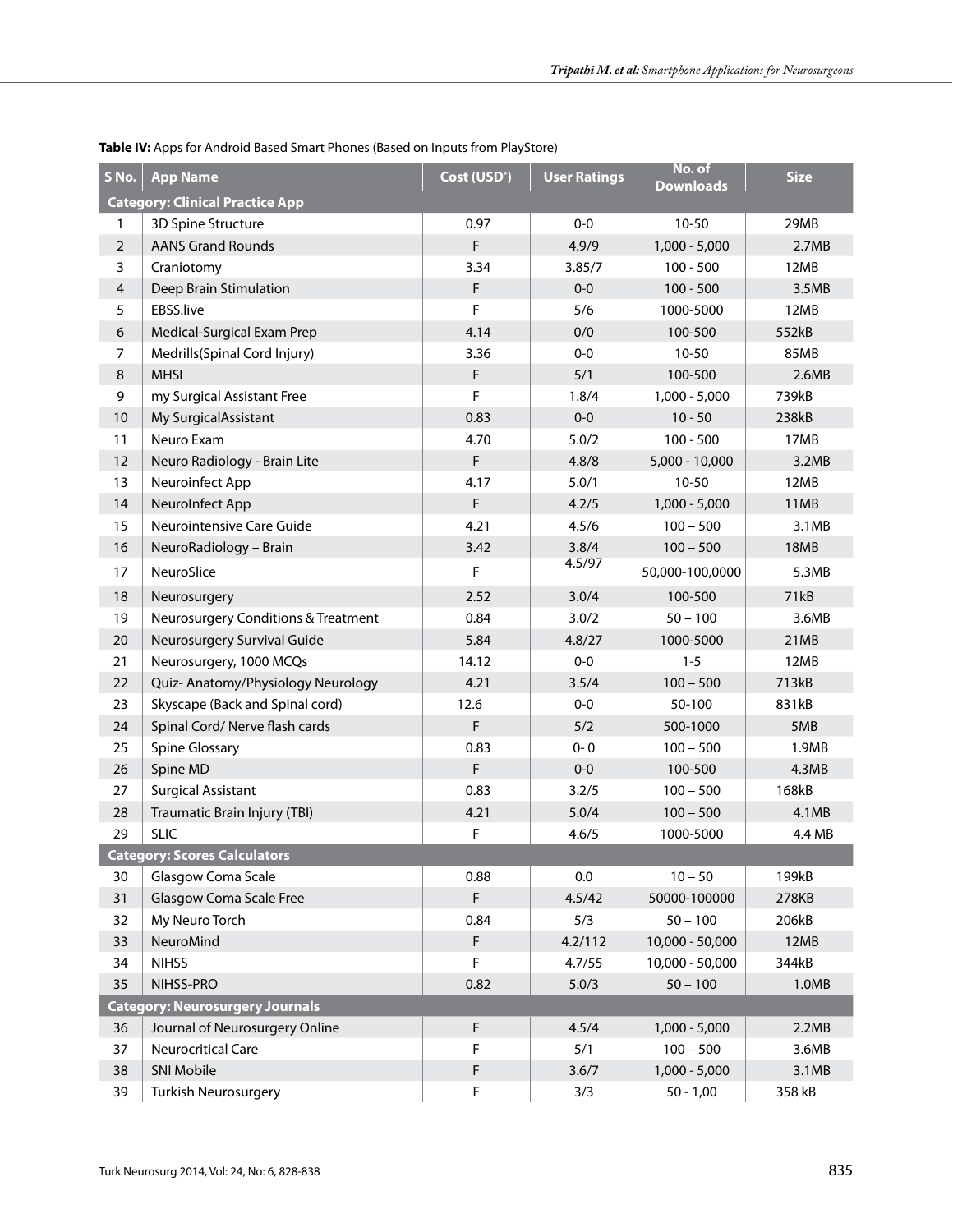#### Table IV: Cont.

| <b>Category: Neurosurgery Promotional</b> |                                           |   |         |                 |       |
|-------------------------------------------|-------------------------------------------|---|---------|-----------------|-------|
| 40                                        | Neurosurgery - CIMS Hospital              | F | $0 - 0$ | 100-500         | 2.2MB |
| 41                                        | <b>SANS</b>                               | F | $0 - 0$ | $10 - 50$       | 5.6MB |
| 42                                        | Spine and Health Institute                | F | $0 - 0$ | 50-100          | 376kB |
| 43                                        | Valley Spine Care                         | F | $0 - 0$ | $10 - 50$       | 2.6MB |
| 44                                        | <b>VTIConnect</b>                         | F | 5/4     | 100-500         | 2.6MB |
|                                           | <b>Category: Apps Connecting to Blogs</b> |   |         |                 |       |
| 45                                        | <b>Chiari Malformation Awareness</b>      | F | 1/1     | $100 - 500$     | 2.9MB |
| 46                                        | Headache App                              | F | 3.6/24  | $1,000 - 5,000$ | 1.9MB |
| 47                                        | Neurosurgery                              | F | 4/4     | $1,000 - 5,000$ | 914kB |
| 48                                        | Neurosurgery Blog                         | F | 5/7     | $1,000 - 5,000$ | 1.3MB |
|                                           | <b>Category: Neurosurgery Conferences</b> |   |         |                 |       |
| 49                                        | <b>AES AnnuMtg</b>                        | F | 1.6/5   | $100 - 500$     | 3.6MB |
| 50                                        | <b>DGNC 2013</b>                          | F | $0 - 0$ | $100 - 500$     | 6.5MB |
| 51                                        | <b>iSASS</b>                              | F | $0 - 0$ | 100-500         | 7.1MB |
| 52                                        | <b>JNS 2013</b>                           | F | $0 - 0$ | 100-500         | 7.4MB |
| 53                                        | <b>LINNC</b>                              | F | 5/1     | 50-100          | 3.6MB |
| 54                                        | NCS 2013 Annual Meeting                   | F | $0 - 0$ | $10 - 50$       | 2.0MB |
| 55                                        | <b>SNIS 10th Annual Meeting</b>           | F | $0 - 0$ | $10 - 50$       | 3.5MB |
| 56                                        | <b>SNIS 2012</b>                          | F | 5/1     | $100 - 500$     | 4.5MB |
| 57                                        | <b>SNIS IESC/CV Section Annual</b>        | F | $0 - 0$ | 50-100          | 2.7MB |
| 58                                        | <b>WCN 2013</b>                           | F | $0 - 0$ | $1 - 5$         | 8.5MB |

*App, application; F, free of cost; GB, gigabyte; kB, kilobyte; MB, megabyte; \*USD, United States Dollar.*

purposes. Their utility varies from hospital advertisement, product information for implants (e.g. DePuySynthes International) to even appointment of a neurosurgeon. Braun (Aesculap) has separate apps for spinal and Neuroendoscopy procedures featuring operative videos involving their products and their appropriate usage. Obviously, these are free of cost with low popularity level (Table III, IV).

## *Patient Education Apps*

A significant number of apps were available for illustrating diseases and their proposed treatment in easily understandable language for patients and relatives. Some of these apps are used by neurosurgeons for explaining patients about their disease with anatomical 2D or 3D illustrations and treatment details (Figure 4). Though such apps e.g. iSpineCare can be helpful for anyone, who wants to know about their disease, their high cost might pose a constraint to patients (Table III,  $IV$ ).

## *Relevance of Neurosurgery App to Residents in Developing Nations*

All smart apps need compatible devices for their smooth performance. Android based devices either mobile phones or pads are quite cheap (USD46) in comparison to iOS based devices (USD310). The price limitation makes Android-based

devices more popular among developing countries. On an average, 3-5 neurosurgery apps (related to neurosurgery scoring systems, textbooks, operative procedures, interactive platforms and patient illustrations) are required for routine neurosurgery practice. Limited Internet access, poor technology and user support acts as a barrier for efficient usage. A certain number of relevant apps need to be purchased. This evaluation highlights the need for cheaper apps, as they are primarily dedicated for education and health care. We believe that there should be no time, place or monetary constraints for any learner of any class or creed that could limit their potential because of unavailability of learning material. Again we cannot put any limitation to the extent of knowledge one seeks at any level.

## *Do Smartphones Transmit Only Voice?*

Though these "smart" devices (mobile phone and pads) have proven their worth for clinical communication and knowledge dispersion, few new threats have arisen because of their widespread use by clinicians. More than 20 studies have demonstrated that mobile communication devices are notoriously bugged with infective microorganisms sufficient to cause nosocomial infections (2,3,11). Smartphones being used around 27.5 times per day, stands out to be one of the most common fomite in hospital premises (20). According to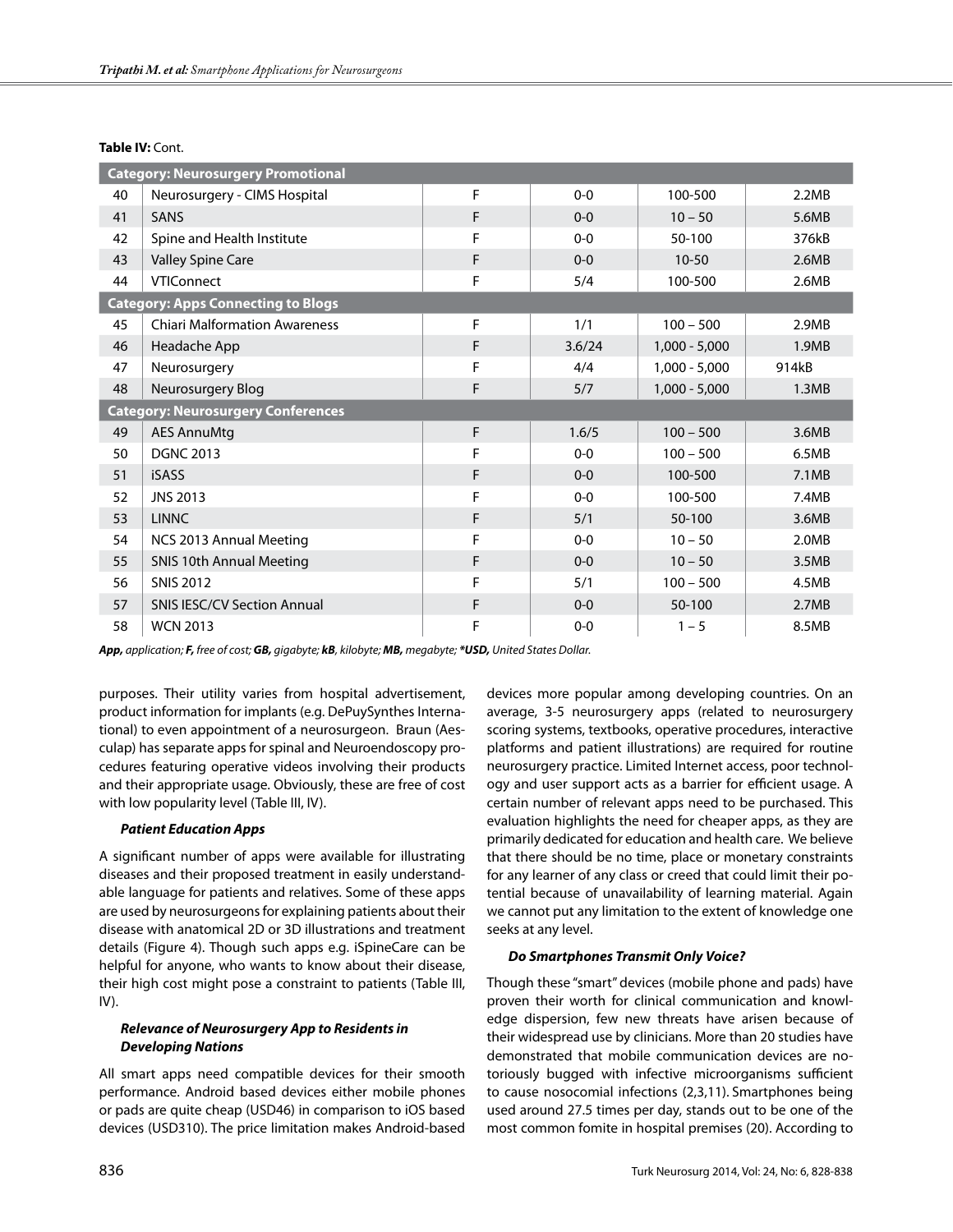

**Figure 4:** Snapshot of iSpineCare app showing intervertebral disc herniation causing nerve root compression.

self-reports, smartphones were used during rounds for patient care (85% residents, 48% faculty), reading/responding to personal texts/e-mails (37% residents, 12% faculty), and other non-patient care uses (15% residents, 0% faculty). This not only interrupts the flow of information but also distracts the fellow trainees and faculties (5,6) These studies warrant a need for developing 'smartphone policy' for their usage in hospital premises.

## **Conclusıon**

The transition of reading material from leaves to smartphones is as amazing as the evolution of mankind. With the current evaluation, we are able to suggest that good quality learning material compatible with an app is still sparse over the web. Apps with confusing similar names providing irrelevant nonreviewed data are rampant. Cheaper apps are the need of the day, as cost constraints should not be a barrier for effectual educational transfer. Any preferred app should have features of good user interface, 3D graphic content, small size, compatibility with offline usage, synchronous content support and being free of cost. Neuromind, AANS Grand Rounds, Neurosurgery Survival Guide, iSpineCare and Neuroslice are the recommended apps for routine clinical and operative practice (Table IV). There is an earnest need for a dedicated and authentic "Scholarly Search" for apps as well, directing users to quality content. Unsupervised web based learning carries a significant risk for enthusiastic learners who may not be able to access this burgeoning array of educational materials (10). Otherwise there will still be the question "Have smart apps really made neurosurgeons smarter?"

## **Acknowledgements**

We sincerely thank Mr. Vinay Dubey for manuscript formatting. We are thankful to Mr. Subhas Bora, Mr. Ajab Singh, Mr. Shashi Shekhar, Mr. Akash Sharma, Mr. Gaurav Bhardwaj, Mr. Suresh Kothari, Mr. Trivendra Yadav Mr. Satish Kumar, Mr. Vikram Singh, and Mr. Ramnivas, Neurosurgery Education and Training School, All India Institute of Medical Sciences, New Delhi, India for their valuable help in preparing images and statistical analysis for the manuscript.

## **References**

- 1. Applications Content Ratings. Google Play Help. Available at: https://support.google.com/googleplay/answer/1075738? hl =en. Accessed on Dec 18, 2013
- 2. Brady RR, Fraser SF, Dunlop MG, Paterson-Brown S, Gibb AP: Bacterial contamination of mobile communication devices in the operative environment. J Hosp Infect 66: 397–398,2007
- 3. Brady RR, Verran, J, Damani, NN, Gibb AP: Review of mobile communication devices as potential reservoirs of nosocomial pathogens. J Hosp Infect 71:295–300,2009
- 4. Daniel J: Calculate by QxMD sets the bar high for free medical calculators. iMedicalApps. Available at: http://www. imedicalapps.com/2012/03/calculate-qxmd-sets-barhigh-free-medical-calculators/. Accessed Dec18, 2013
- 5. Katz-Sidlow RJ, Ludwig A, Miller S, Sidlow R: Smartphone use during inpatient attending rounds: Prevalence, patterns and potential for distraction. J Hosp Med 7: 595-599,2012
- 6. Koetsier J: Android captured almost 70% global smartphone market share in 2012, Apple just under 20%. Available at: http://venturebeat.com/2013/01/28/ android-captured-almost-70-global-smartphone-marketshare-in-2012-apple-just-under-20/. Accessed Dec 18, 2013